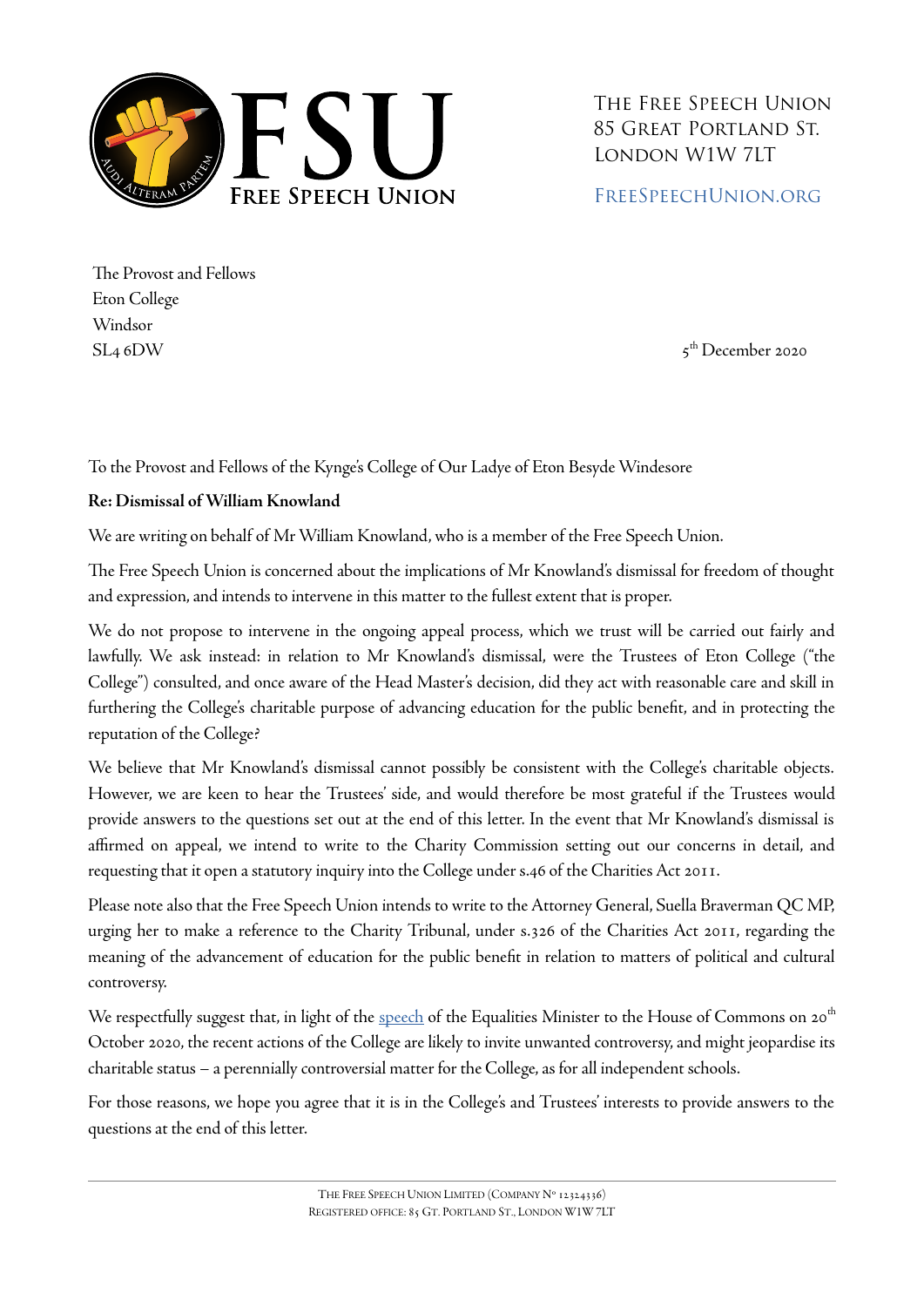#### **The advancement of education for the public benefit**

The relevant charitable object of the College is as follows:

The advancement of education by the provision, support and conduct of a school known as Eton College and by ancillary or incidental educational activities and other associated activities (including the conduct of services in its chapel or chapels) for the benefit of students.

The Trustees are obliged in law to ensure the College's assets are used only for the furtherance of this object.

We accept that the decision to dismiss Mr Knowland may, conceivably, fall within the range of reasonable decisions that an employer could make, though we would disagree with any such finding. It would not follow, however, that dismissal was therefore the *only* possible reasonable decision, nor that a decision *not* to dismiss would have been unreasonable. Further, and crucially, such a finding would not demonstrate that the College's decision was also consistent with its charitable obligation to advance education in the public benefit.

The range of reasonable decisions open to the College as an employer was necessarily limited by the College's additional duties as a charity. We see no evidence that, since this story "broke" on 26<sup>th</sup> November 2020, the Trustees have considered these charitable duties.

The Provost wrote in his statement that the school "had no option" but to dismiss Mr Knowland having received legal advice from a barrister. This statement is a matter of grave concern. The Trustees *did* have options, as trustees of a charity. They may not fetter or abjure their discretion as decision-makers. We are concerned that the Trustees disregarded their independent duty to decide how the College should advance education as a charity, and instead allowed legal advice, on a different legal issue, to override their duty to consider and decide.

We accept that any legal liability poses a financial and reputational risk that all charity trustees must take seriously. Our concern, however, is that the College and/or its Trustees *chose*, for irrelevant reasons, to overstate a liability risk that was in fact remote, and did so without due regard to charitable obligations.

We suggest, with respect, that the likelihood of any liability was fanciful. The College is, as the Provost noted in his statement, an educational community famed for its embrace of free intellectual challenge. Mr Knowland's video was explicitly stated to be an exercise in such challenge. It formed part of a series dedicated to such exercises.

As such, all teachers at the College must be presumed to have accepted and embraced (and probably participated in) its robust approach to intellectual exploration. Therefore, no teacher could reasonably claim that they perceived the video as harassment. Such an argument – "robust intellectual exploration is legitimate when it suits my taste; harassment when it does not" – would be arbitrary and therefore unreasonable. A teacher may, of course, have found the video disagreeable or distasteful, but that is something else entirely.

We suggest that a reasonable and careful trustee would have:

- 1. investigated the likelihood, in the circumstances, of any finding of liability against the College;
- 2. weighed up the (in our view, remote) risk of liability against the impact that removal of the video, and dismissal of Mr Knowland, would have on the College's pursuit of the advancement of education; and
- 3. considered whether the detriment of any potential damages, in light of the substantial College's income (over £76 million as of year ending August 2019), outweighed the harm to the College's charitable objects and reputation.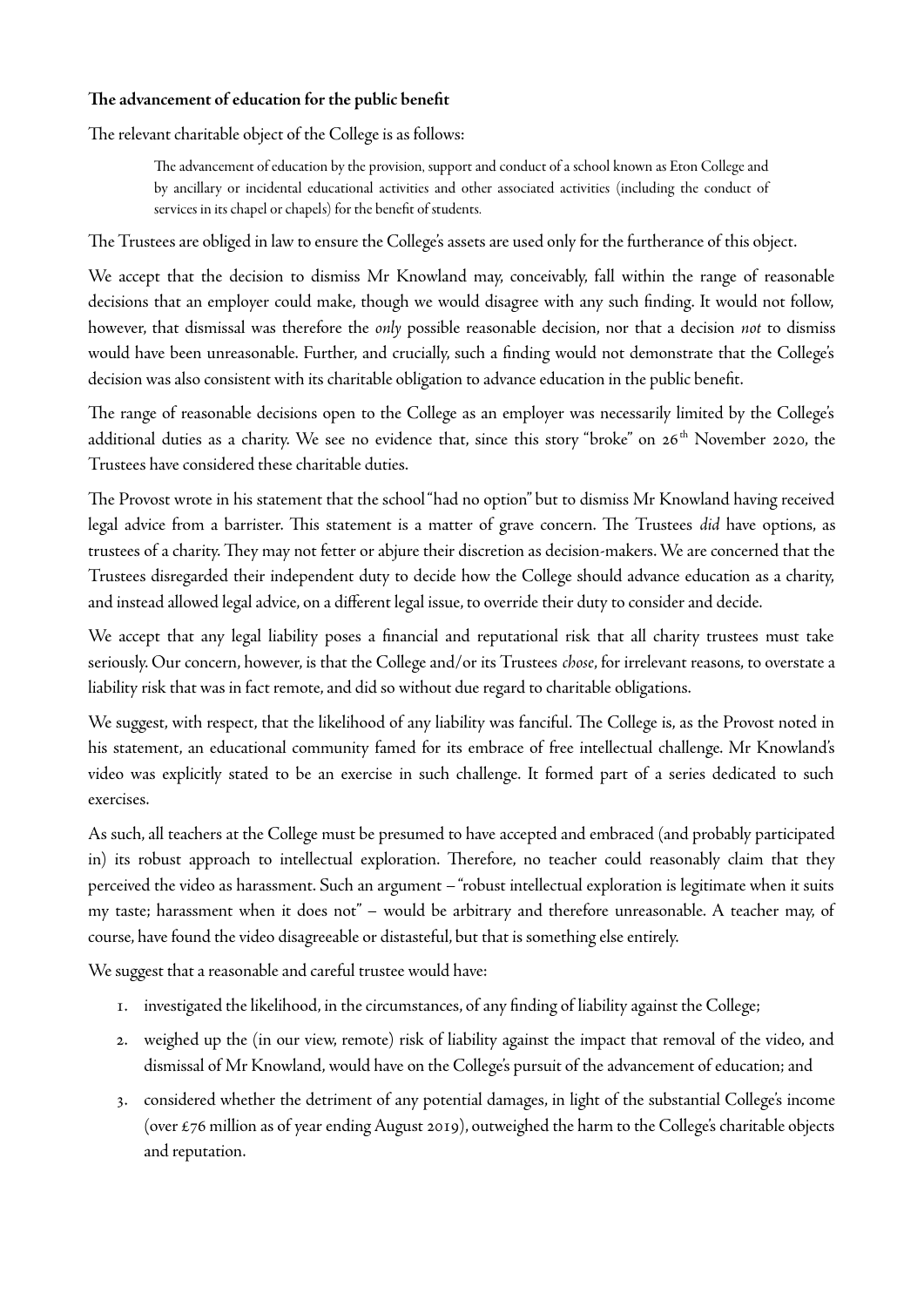In addition, we are extremely concerned that the College allowed either an overblown and fanciful notion of liability risk, or an irrelevant wish to prevent emotional harm, to override the interests of its beneficiaries – its students. They are entitled to receive a broad, open-minded, challenging education. We question what consideration, if any, was given in this matter to the students' countervailing interests as beneficiaries. We suggest that no reasonable balancing exercise between the competing interests could possibly have led to the decisions made by the College.

In relation to Mr Knowland's video itself, we are keen to learn what assessment, if any, the Trustees carried out of its educational content, and of the implications its removal would have on the public benefit duty. As established in *R (Independent Schools Council) v Charity Commission* [2012] Ch 214, paragraph 195, it is not enough for the College simply to name the advancement of education as its charitable object in its statutes. It must further that object, and benefit the public in doing so.

The Free Speech Union therefore respectfully enquires whether the Trustees have satisfied themselves that Mr Knowland's video is so lacking in educational value that insistence on its removal, and Mr Knowland's dismissal following his refusal to do so, does not contravene the obligation to advance education, and is not likely to create a chilling atmosphere among College staff.

We also remind the Trustees that the College cannot advance education for the public benefit if the effect is to advance one side of a political controversy (*Southwood v AG* [2000] All ER (D) 886). The exemption of universal, uncontroversial statements from this rule – e.g., "peace is better than war" – has no application in this case.

If the outcome of the decisions against Mr Knowland, and the ensuing chill effect, will be to skew the College's teaching decisively in favour of one side of the controversy that Mr Knowland asked his pupils to address in his video, then the Trustees will fail in their duty to benefit the public. In the clear words of the 2011 Charity Commission guidance on the advancement of education for the public benefit:

Promoting a specific point of view may be a way of furthering another charitable aim, but it would not be education.

Teaching the College's boys only one side of a political and moral controversy would, quite simply, not be education. To learn about a controversy is to learn about a conflict of views. The College could not teach the boys about the Corn Laws by telling them only of the voices in favour of free trade. Such "teaching" would be a mere schooling in ignorance, unworthy of the College or any educational charity.

For those reasons, we ask the Trustees to set out what steps the College has taken, or will take, to ensure balance in the College's teaching about gender differences and "patriarchy".

#### **Reputation**

As you will be aware, the Trustees also have a duty to preserve the College's assets, including its reputation. The College is, with the possible exception of JK Rowling's Hogwarts, the most famous school in the world. Its international prestige is unequalled. The Trustees must act with the skill and care reasonably required to preserve such an enormously valuable asset.

For the reasons set out above, we suggest that on the current evidence the College, under the Trustees' oversight, has imprudently prioritised a remote risk without due regard to the foreseeable damage to its reputation. A glance at the past week's newspapers will show the Trustees the real and regrettable reputational damage that has ensued.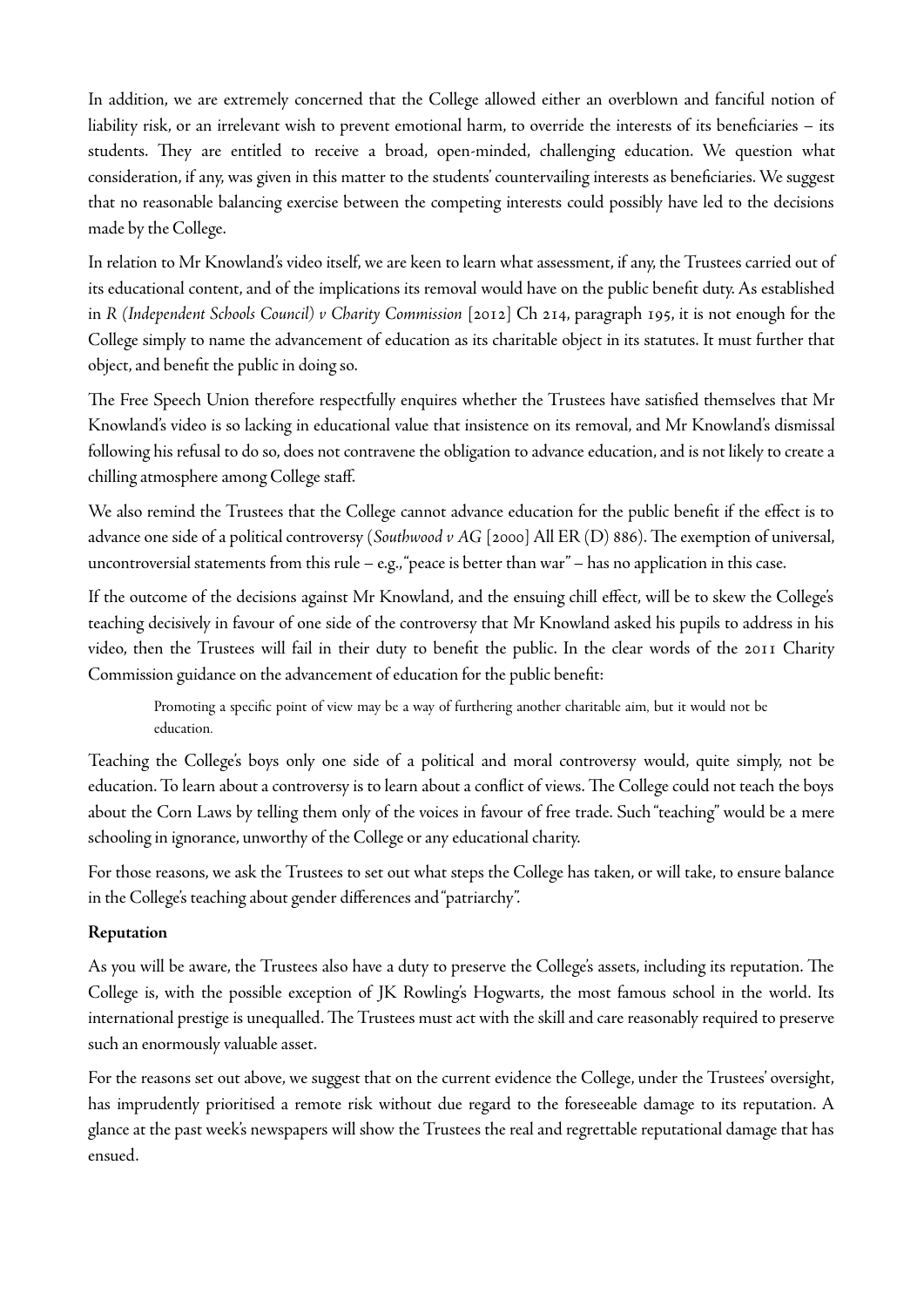In addition to question 10 at the end of this letter, we ask the Trustees to consider how Old Etonians have contributed to the College's reputation for fearlessness (intellectual and otherwise), and to consider whether upholding the decisions against Mr Knowland would gratuitously harm that reputation, such that the Trustees could not claim to be acting in the best interests of the College.

Indeed, we ask whether the only decent response this episode could possibly elicit from the alma mater of George Orwell, Michael Foot, Aldous Huxley, Douglas Murray, Percy Bysshe Shelley, Ludovic Kennedy, Ranulph Fiennes and John Maynard Keynes is one of embarrassment.

We also ask the Trustees whether upholding the decisions against Mr Knowland would constitute prudent management of the College's finances, given the evident potential that donations will be lost due to the disrepute brought upon the College.

Finally, in light of the above and the evident reputational damage that the College has suffered, we would be grateful if the Trustees could confirm whether they have reported this matter as a serious incident to the Charity Commission?

Specific questions related to all of the above follow at the end of this letter.

Yours sincerely,

 $\begin{pmatrix} 1 & 1 \\ 1 & 1 \end{pmatrix}$ 

Toby Young General Secretary The Free Speech Union [toby@freespeechunion.org](mailto:toby@freespeechunion.org)

# **Questions**

- 1. Can the Trustees provide evidence that they considered the impact of the decisions against Mr Knowland on their charitable duties? If so, the Free Speech Union would be grateful if the Trustees could provide such evidence, with any adaptations that are necessary for data protection or confidentiality purposes (this caveat applies to all further requests for evidence).
- 2. Did the Trustees carry out any separate risk analysis from a charity law perspective regarding the potential liability of the College under the Equality Act 2010 and the Education (Independent Schools Standards) Regulations 2014? If so, the Free Speech Union would be grateful if the Trustees could provide evidence of such analysis.
- 3. Have the Trustees sought, or will they seek, separate legal advice on whether the decisions made against Mr Knowland would be consistent with their charitable duties?
- 4. Did the Trustees, in accordance with paragraph 99 of the Explanatory Notes to the Equality Act 2010, balance "the rights of freedom of expression (as set out in Article 10 of the European Convention on Human Rights) and of academic freedom against the right not to be offended in deciding whether a